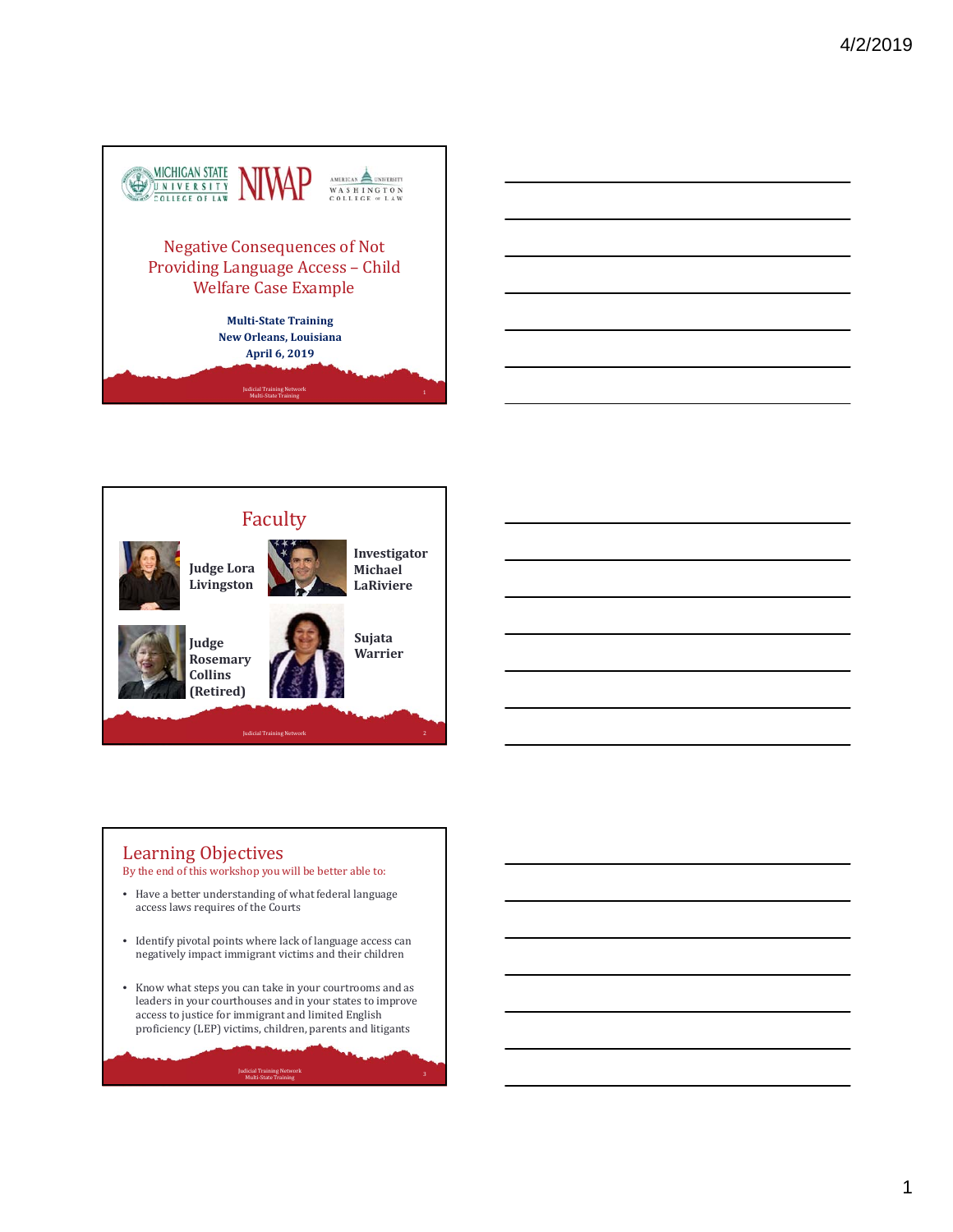# **Resources**

- Case of Maria L.
- Detained Parent Directive Brochure
- Language Access to Court Services -Tool



# Maria Luis Case

- Question: Let's read over the fact pattern
- In your small groups at your tables -
	- List on flip charts all the points at which language access should have been provided to Maria

Judicial Training Network 5

– List what you could do as a judge



# **Report Back** • Language access problem points in case • What judges can do Judicial Training Network 6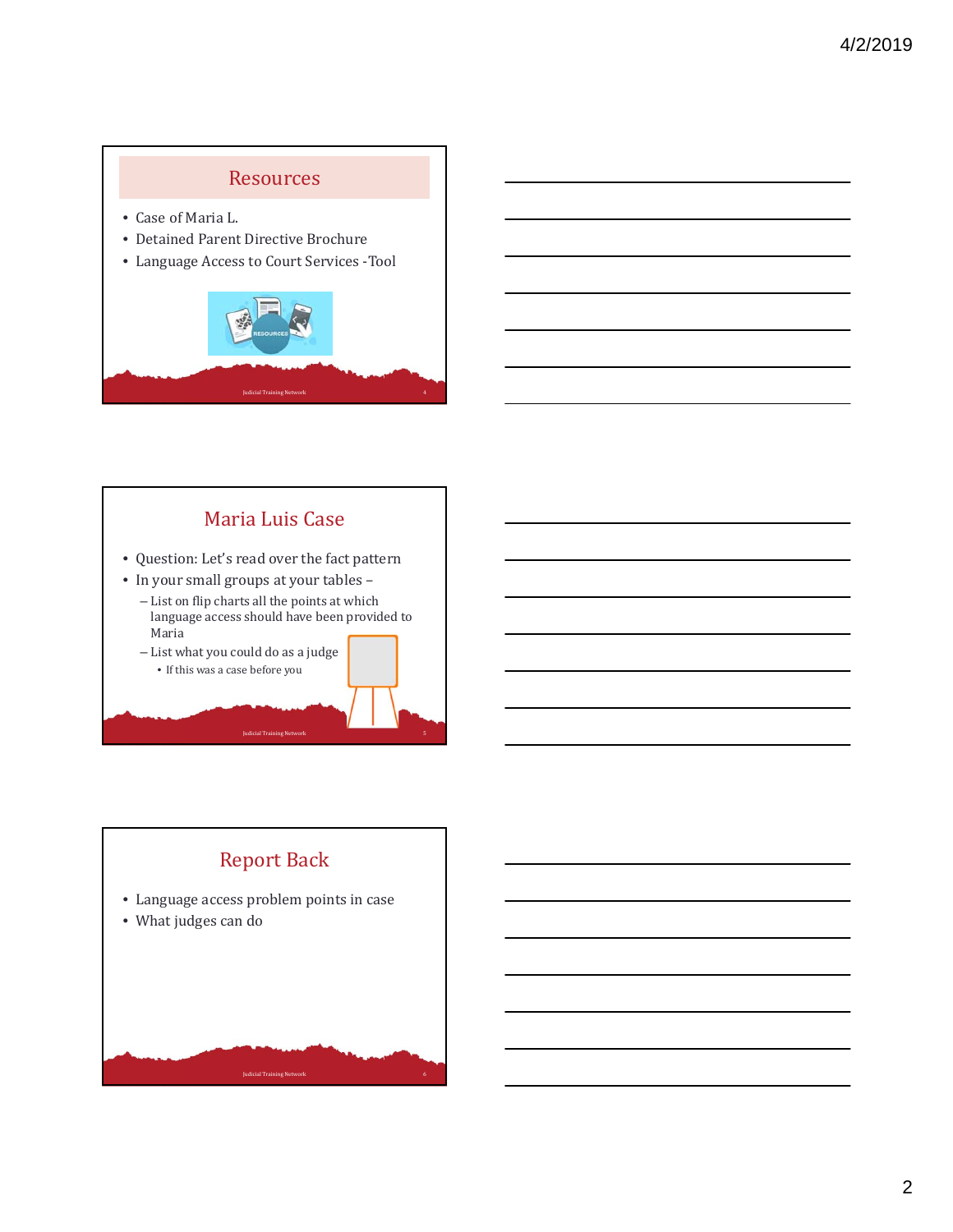







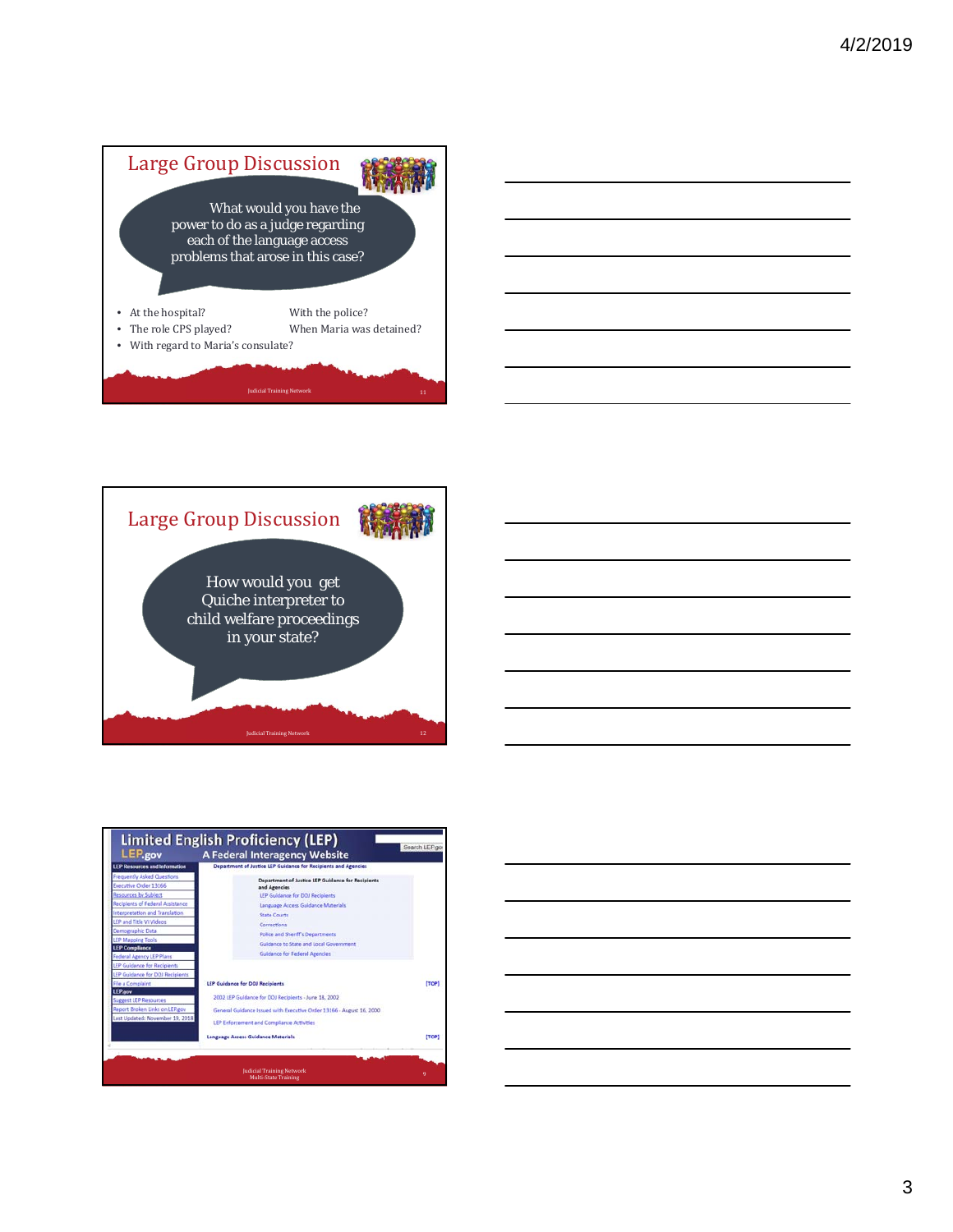#### DOJ Guidelines on Language Access

- The use of qualified interpreters:
	- $-$  Not limited to courtrooms
	- For all types of proceedings
	- For motions, status hearings and trials
	- At clerks offices, file rooms
	- For court ordered services batterers treatment, therapy, drug counseling

Iudicial Training Network



# Maria Luis Case Study

- In light of the triggers for termination of parental rights proceedings how do you monitor CPS in a case like this
- What role might the language access problems play in any termination of parental rights proceeding?

Judicial Training Network 12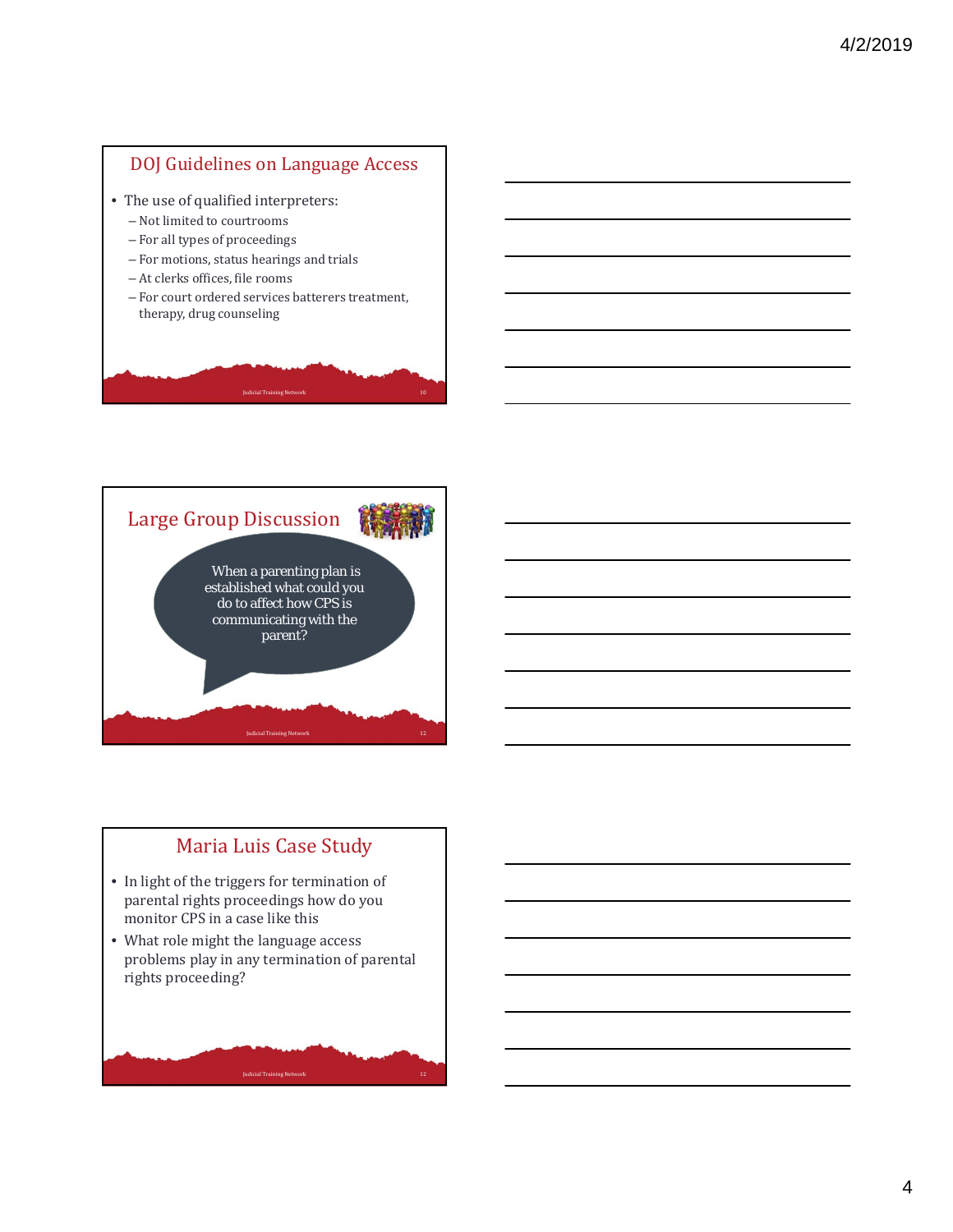## Resources Available on Language Access

- Investigator Michael LaRiviere
	- Share experiences with API Institute on Gender **Based Violence resources**
- Sujata Warrier
	- Share experiences with Center for Court Innovation

# Small group activity

**Judicial Training Network** 

- Review materials
	- How to get a detained parent to court
	- Detained parent directive
- List on a flip chart how the directive increases your options as a judge to help Maria

#### If an immigrant parent is detained you can …

Judicial Training Network 14

Judicial Training Network 15

- Order that they be brought to your courtroom to participate in state court proceedings involving their children
- Make sure they get notice and that notice is provided in a language they speak especially if they do not speak English or Spanish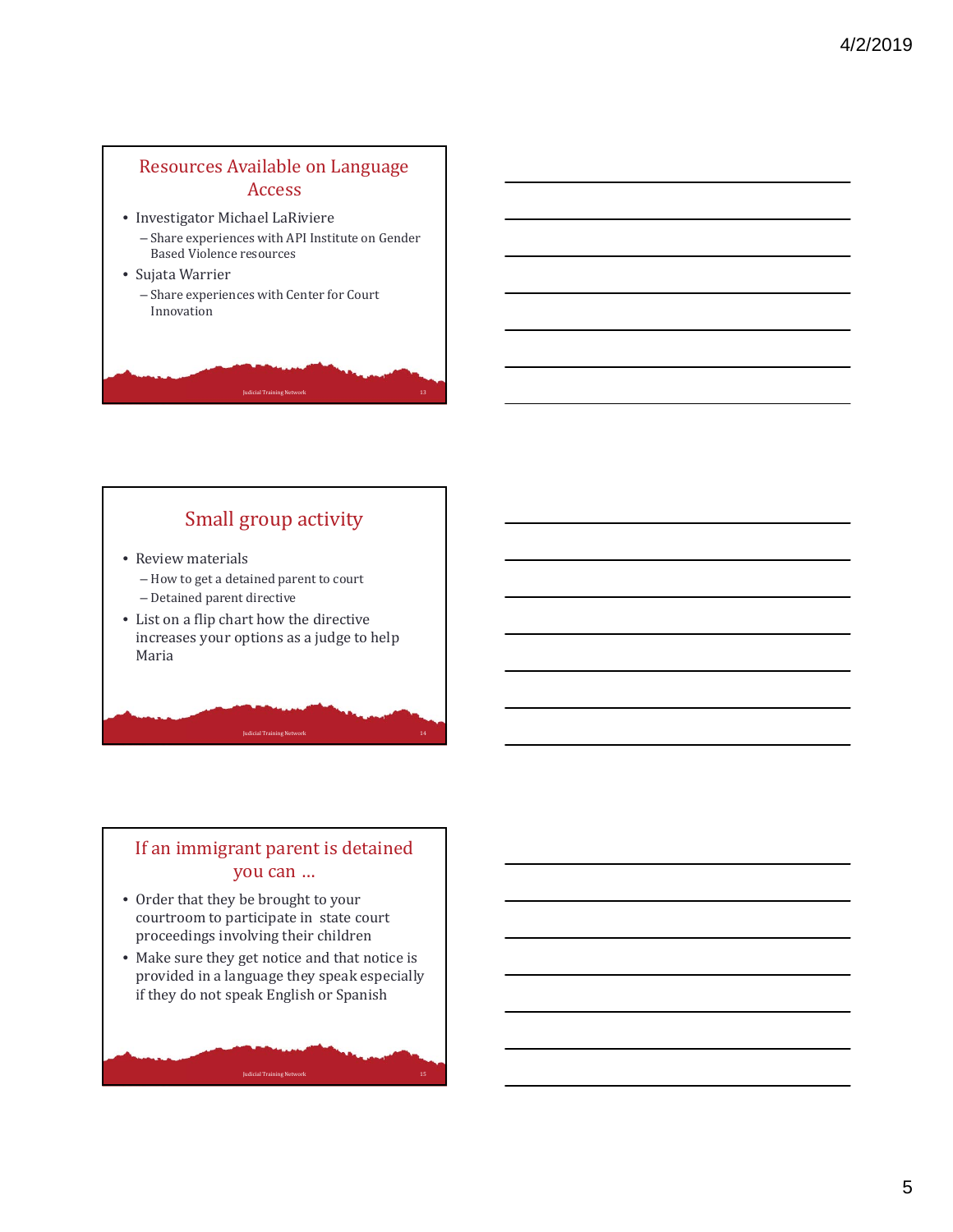### Detained Parent Directive Aug. 2017

- If parents are detained:
	- $-$  Placement near family court when ongoing family court/child welfare cases
	- $-$  Bring parents to family court to participate in cases involving children
	- Alternate: video or teleconference participation
	- $-$  Facilitate visitation when required by family/child welfare court order
	- Help children travel with deported parent obtain passports for children



#### Maria L. Case What should have happened?

Judicial Training Network

• What could have been different at the child welfare court proceedings?



• Once Maria was in DHS custody what should have happened with regard to the abuse and neglect proceeding?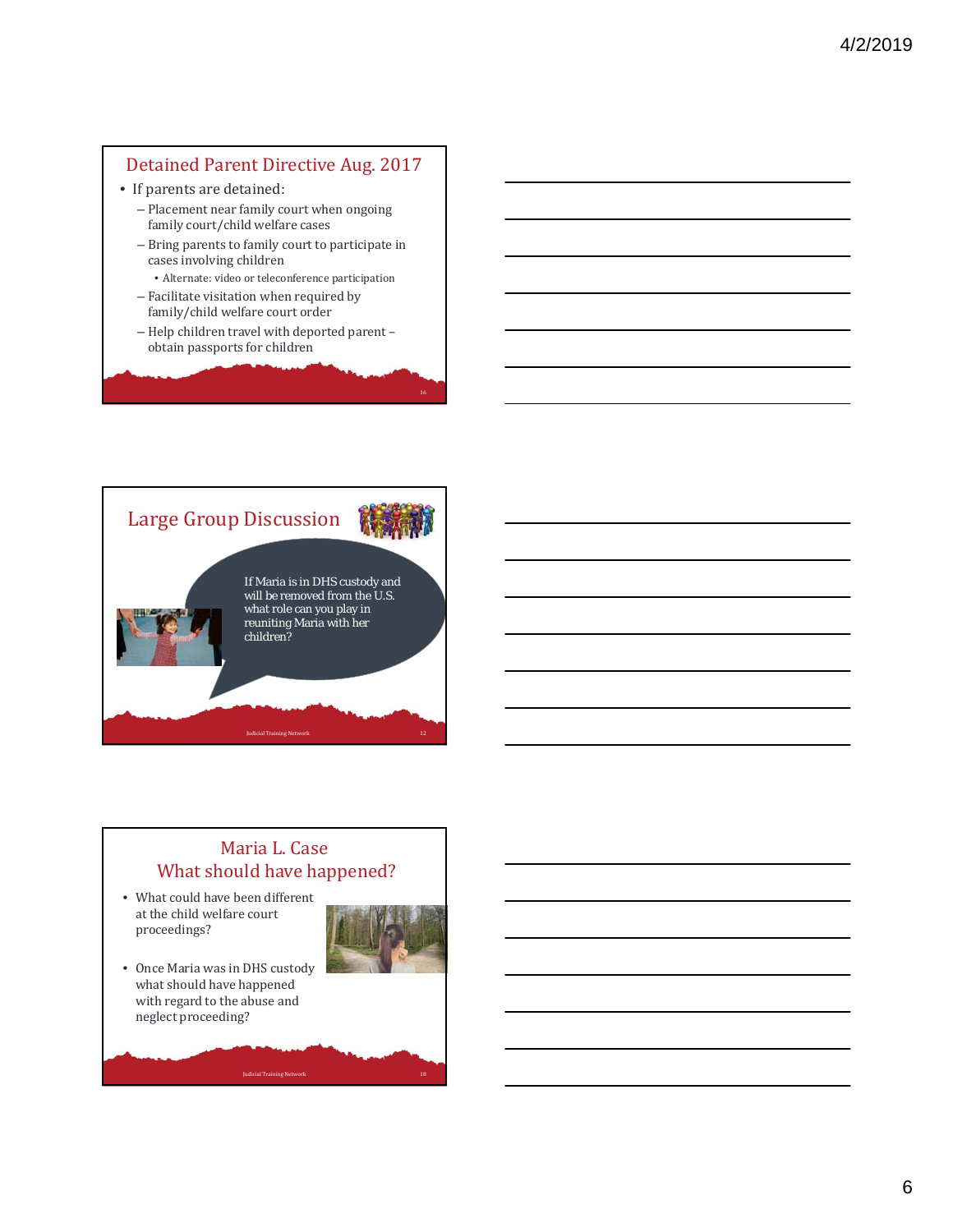#### **Immigrant Parents and Child Custody In re Interest of Angelica L., 277 Neb. 984 (2009)**

- Parents have a constitutional right to custody (absent unfitness)
- Applies to all families without regard to:
	- $-$  Undocumented immigration status  $\,$
	- Immigration detention
	- Deportation
- Overriding presumption that:
	- Parent-child relationship is constitutionally protected  $-$  In children's best interest to stay with/be reunited with their
	- parent(s)
- Child's best interests is most important
	- A comparison of natural vs. adoptive parent's cultures, countries or<br>financial means is not to be made

19



## Flash Drive Materials

- Language Access Folder
	- DOJ State Court Letter
	- NCSC Bench Card on Qualifying Interpreters
	- $\bullet~$  Fact Sheet on Language Access in the Courts
	- Laws government language access
	- Language Identification Card World languages

Judicial Training Network Multi-St

- Family law > Child Abuse and TPR
	- Detained parents and court appearances
	- Detained Parent Directive and Flyer
	- Nebraska Supreme Court Unanimous
		- Decision in Maria's case